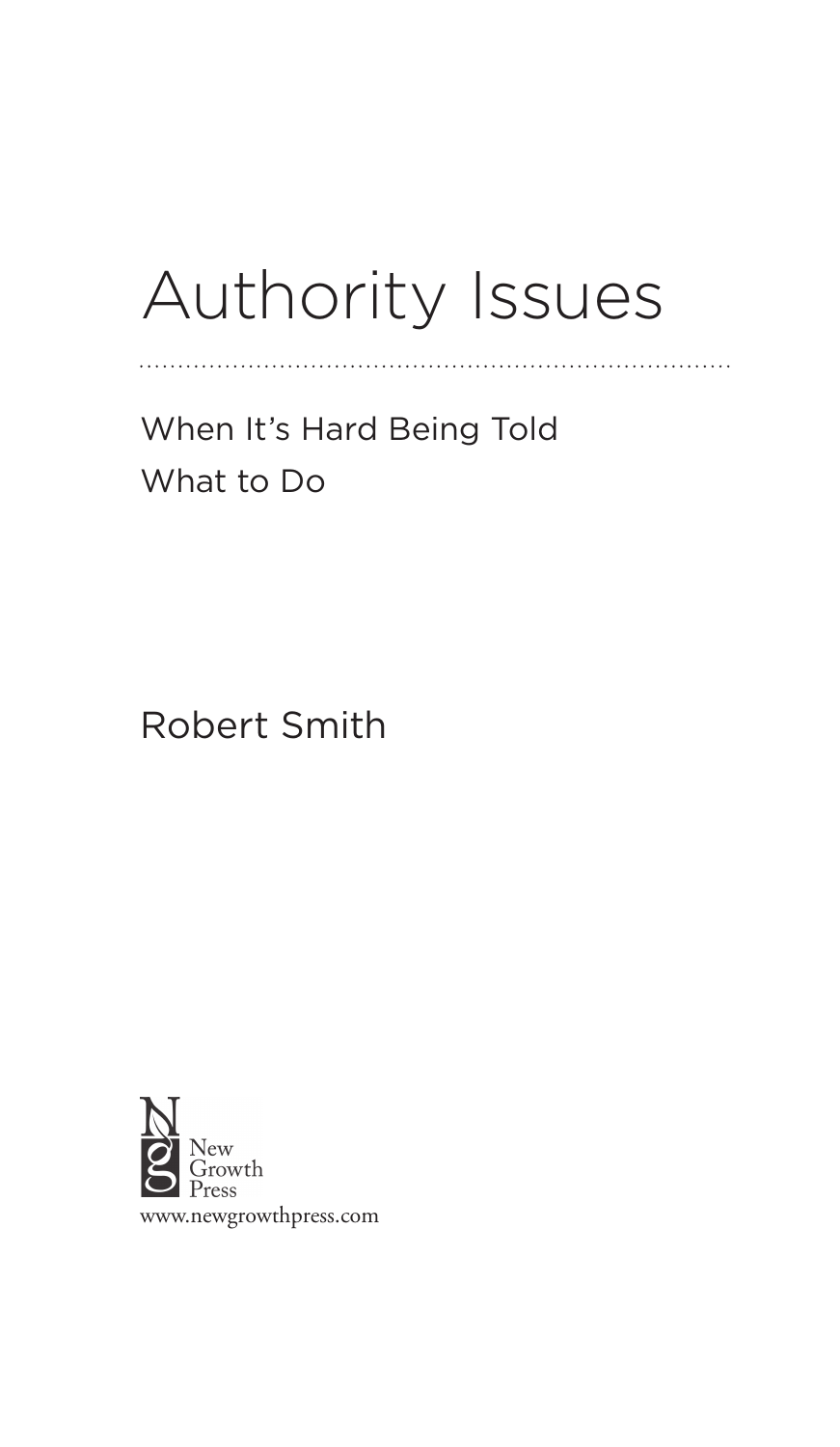New Growth Press, Greensboro, NC 27404 www.newgrowthpress.com Copyright © 2011 by Robert Smith. All rights reserved. Published 2011

All Scripture quotations, unless otherwise indicated are from *The Holy Bible, English Standard Version*® (ESV®), copyright © 2000, 2001 by Crossway Bibles, a division of Good News Publishers. Used by permission. All rights reserved.

Scripture quotations marked NIV are taken from the *Holy Bible,* New International Version®, NIV®. Copyright © 1973, 1978, 1984 by International Bible Society. Used by permission of Zondervan. All rights reserved.

Scripture quotations marked NASB are taken from the *New American Standard Bible, ©* Copyright 1960, 1962, 1963, 1968, 1971, 1972, 1973, 1975, 1977, 1995 by The Lockman Foundation. Used by permission.

Scripture quotations marked NKJV are taken from the New King James Version. Copyright © 1982 by Thomas Nelson, Inc. Used by permission. All rights reserved.

Cover Design: Tandem Creative, Tom Temple, tandemcreative.net

Typesetting: Lisa Parnell, lparnell.com

ISBN-10: 1-936768-39-9 ISBN-13: 978-1-936768-39-4

Library of Congress Cataloging-in-Publication Data

Smith, Robert

Authority issues : when it's hard being told what to do / Robert Smith. p. cm.

Includes bibliographical references and index.

ISBN-13: 978-1-936768-39-4 (alk. paper)

ISBN-10: 1-936768-39-9 (alk. paper)

1. Authority—Biblical teaching. 2. Authority—Religious aspects— Christianity. I. Title. BS680.A93S65 2011 262'.8—dc23

2011038274

Printed in the United States of America 18 17 16 15 14 13 12 11 1 2 3 4 5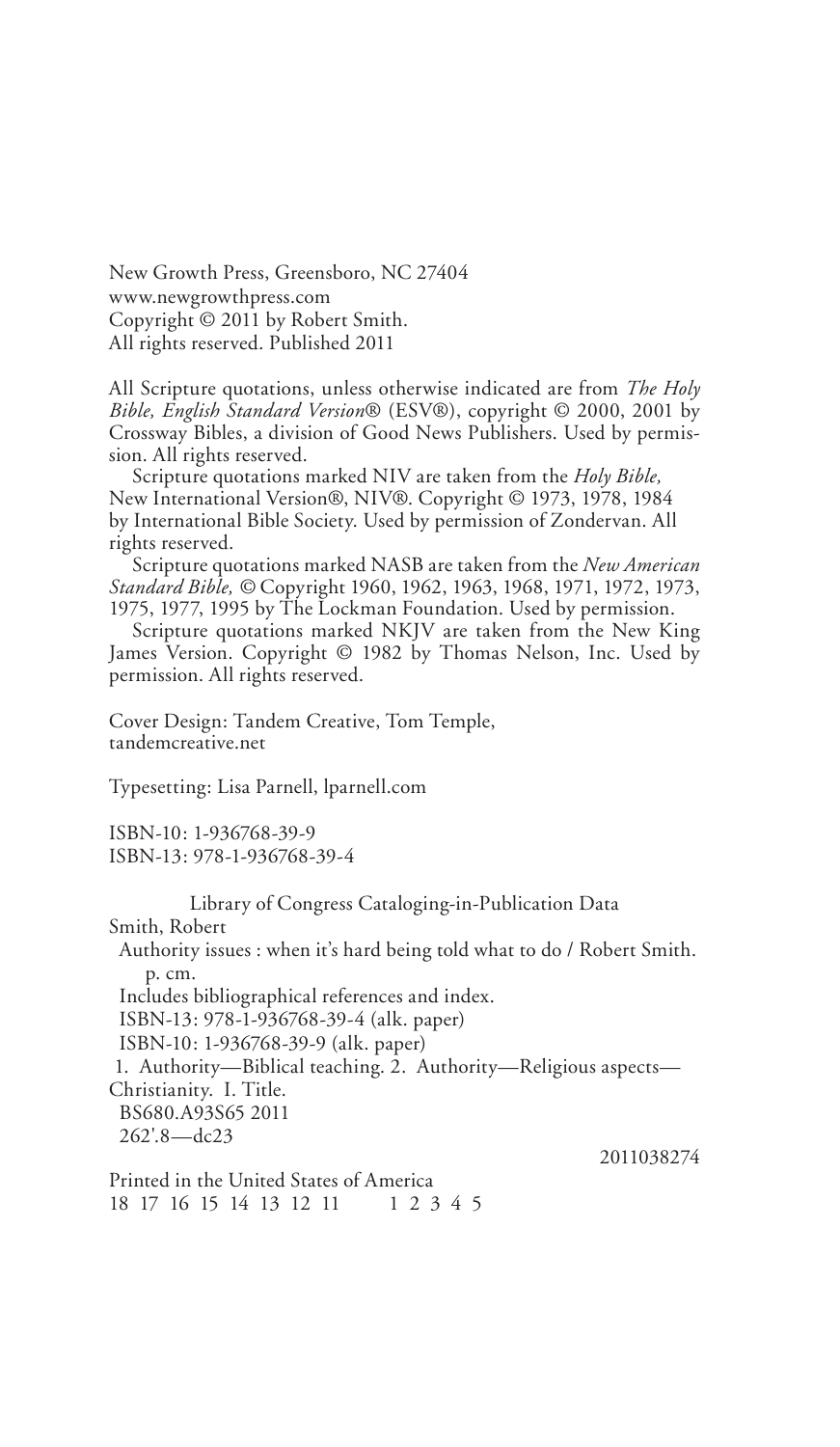My Platoon Sergeant did it—again! We were done with the day's training at 1400. I thought we would go home early, but we had to stick around until the closeout formation at 1645 "just in case" something came up. Why do we have an alert roster? He could activate it so we could get all the information that was put out. With deployment coming up, it would really be nice to hang out a little before we go "over there" again.

Have you ever had a day like that? Or a time like the following:

He did it again! How does he expect me to make this work when he keeps changing his mind about what he wants? Last week he insisted that we complete this procedure in seven minutes. Today, he raked me over the coals in staff meeting because the procedure wasn't thorough enough. He said he thought it was obvious that a seven-minute procedure wasn't enough time to get the results we need. Once again, I'm made to look like an idiot for following his instructions!

Most of us have been there. It may not have been a seven-minute procedure or a late dismissal that was the issue, but we know what it's like to be under authority that fails. It's hard!

When we were kids, the authorities that failed were usually our parents or teachers. Now that we've grown up, it turns out that our boss (or drill sergeant or commanding officer or even our chaplain or pastor) seems to have taken lessons from the people we had to obey as kids. Did they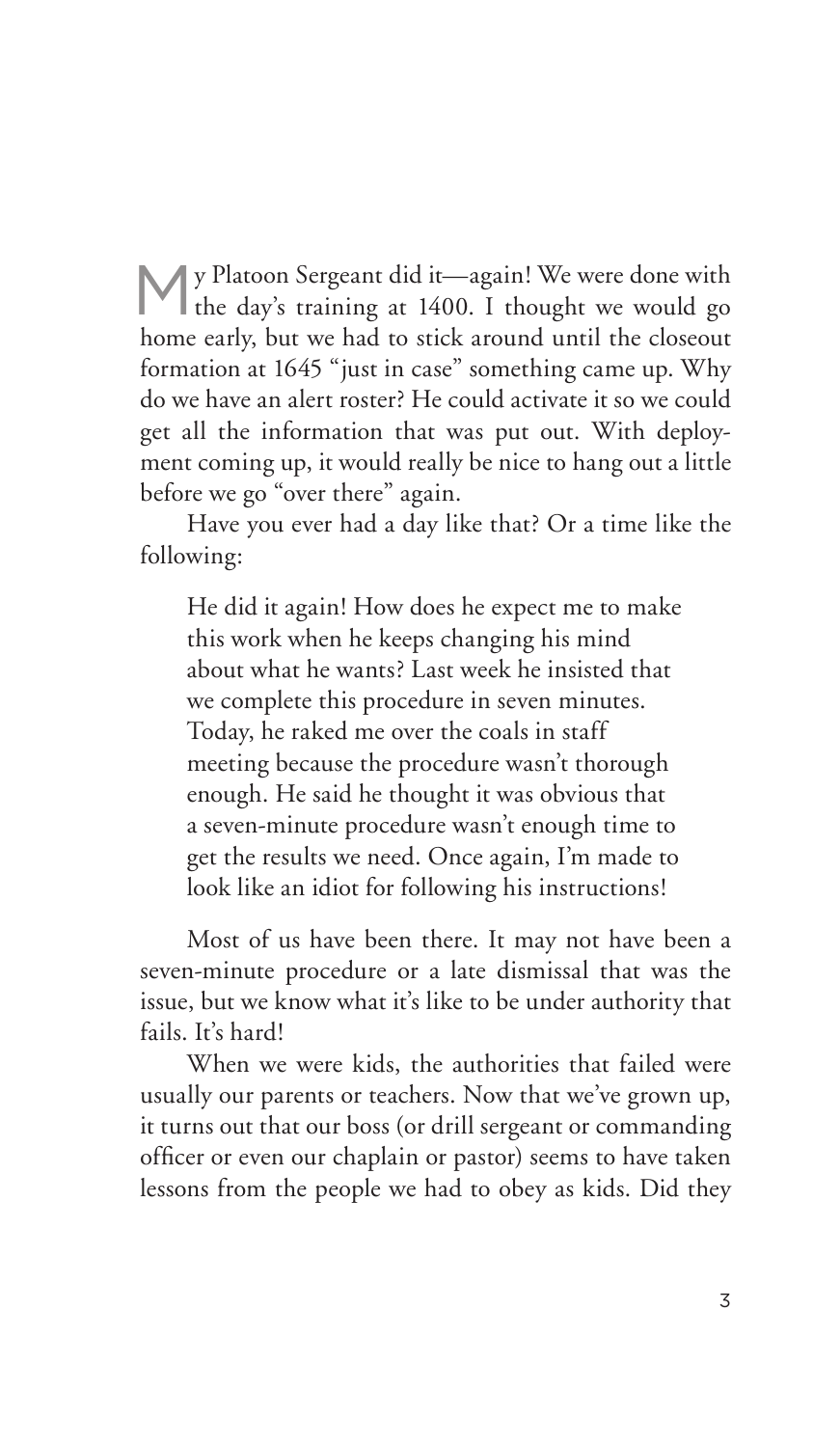all go to the same leadership school or what? In addition to that, we have the little frustrations that pop up day-to-day. Yesterday the construction flag person made us wait ten minutes while she gave the right-of-way to traffic in the opposite direction. Even when there weren't any cars coming she stood there holding her stop sign and chatting with her buddies. Why can't she get a clue?!

There are many reasons not to submit to imperfect authority, aren't there?

- The authority is unreasonable.
- The authority is wrong.
- The authority doesn't understand.
- The leadership is inconsistent.
- Doing it the boss's way will lead to failure.
- s Submitting will ruin my schedule.
- The authority doesn't practice what he preaches; he has no integrity.
- The authority is unqualified; I respect the rank, but not the person.
- The authority acts like a dictator.

This negative reasoning inevitably leads to actions like the following:

- Feeling sorry for myself
- s Focusing on my "right" to be treated better
- Gossiping (sometimes in the guise of a prayer request)
- Complaining
- s Getting others to agree with me, gaining a following
- Offering token submission—just enough to get by and avoid serious consequences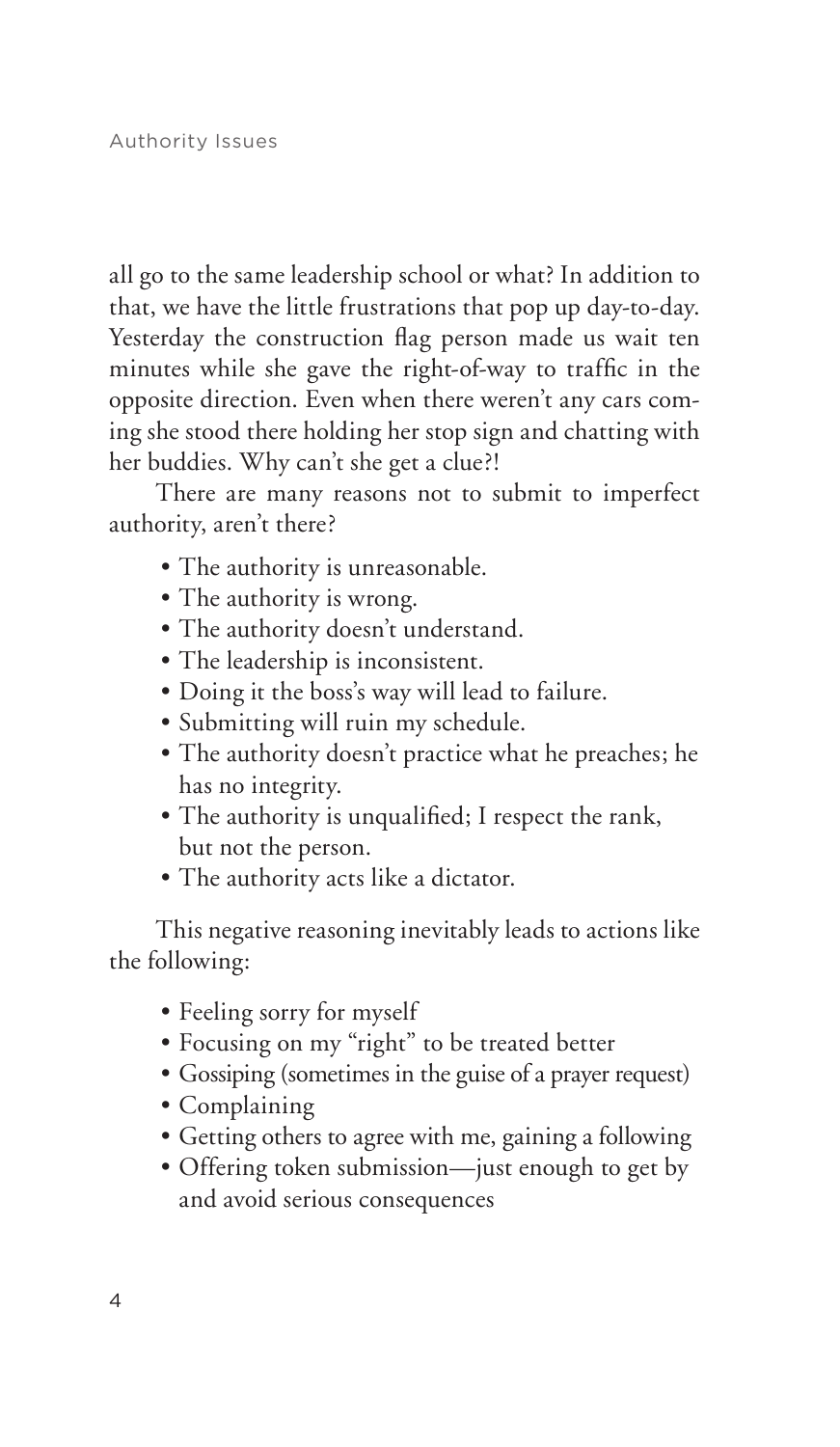- Withdrawing
- Becoming bitter
- · Just plain resisting
- Ignoring instructions
- Getting angry
- Arguing
- Getting even
- Doing it my way

It's easy to submit when our authority does what we like. When the Command Sergeant Major walks the Battalion and Company areas to make sure we are released on time for Family Day, we're fine. When we're the teacher's pet or the hand-picked successor, submission doesn't seem hard. When our boss gives us our second raise in six months, when our husband brings us flowers and takes over the kids' bedtime routine, when our pastor is in complete agreement about supporting the missionary we've suggested, and when the government lowers our taxes, life is good!

However, when an authority you applaud is replaced with an authority who does something you consider wrong, an authority who makes a decision you seriously question, or an authority who communicates in an unpleasant manner, suddenly it's not easy. When you work for an authority who requires an action that is inconvenient for you, who falsely accuses you, or who makes poor decisions, life gets hard. What happened?

The bottom-line answer to that question is that no human authority will ever be perfect. Since the time Adam and Eve chose not to trust God or submit to him in the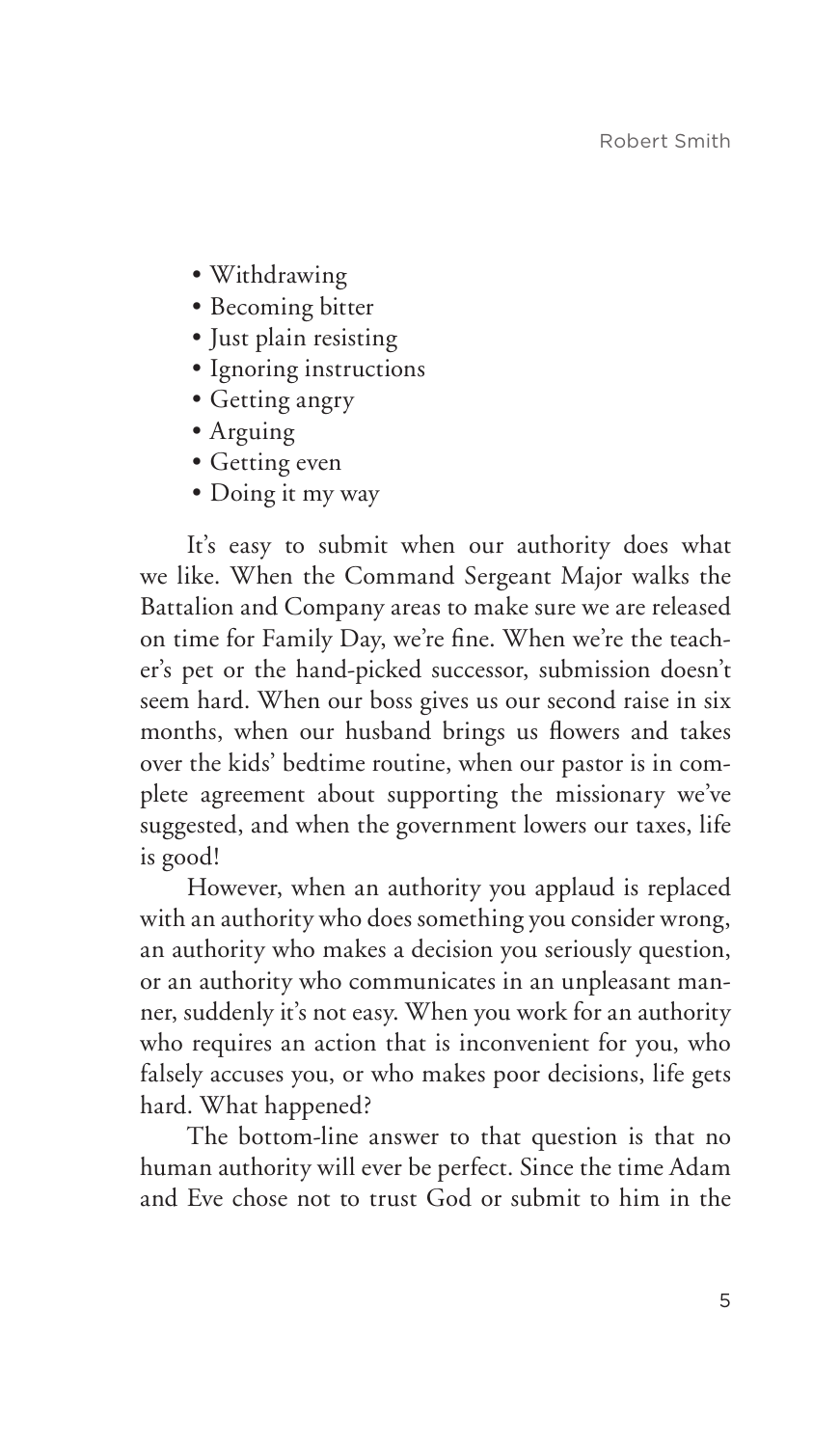Garden of Eden, the world has been broken by sin. The problems sin causes show up everywhere, every day, including in our leaders.

But what if we were under perfect authority? Sadly, it's not just those in authority who are broken by sin; we are too. That means we would fail in the way we submitted even to authorities who never made a mistake. Don't think so? Consider Adam and Eve's situation: God was their Creator and Father. He had given them a perfect home, perfect bodies, a great job of being in charge of the whole creation, and just one little rule: "You may surely eat of every tree of the garden, but of the tree of the knowledge of good and evil you shall not eat, for in the day that you eat of it you shall surely die" (Genesis 2:16–17). Despite a perfect life with perfect authority, Adam and Eve still disobeyed. It is easy to think we could solve our problems with authority if we could change those who are in authority, but the story of Adam and Eve shows us that our problems with authority go deeper than what others are doing. Our problem stems from what's in our hearts.

Adam and Eve needed help from outside themselves. Their failure to submit filled the world with brokenness, pain, and death, but God promised Adam and Eve that he would send Someone to save them. The Savior would submit perfectly and then give his life as a payment not just for Adam and Eve's sins, but the sins of all who come to him in faith. The Savior is Jesus, God's own Son. This minibook will explain God's view of submission, and how coming to him in faith will give you the power to submit wisely, even when it's hard or feels impossible.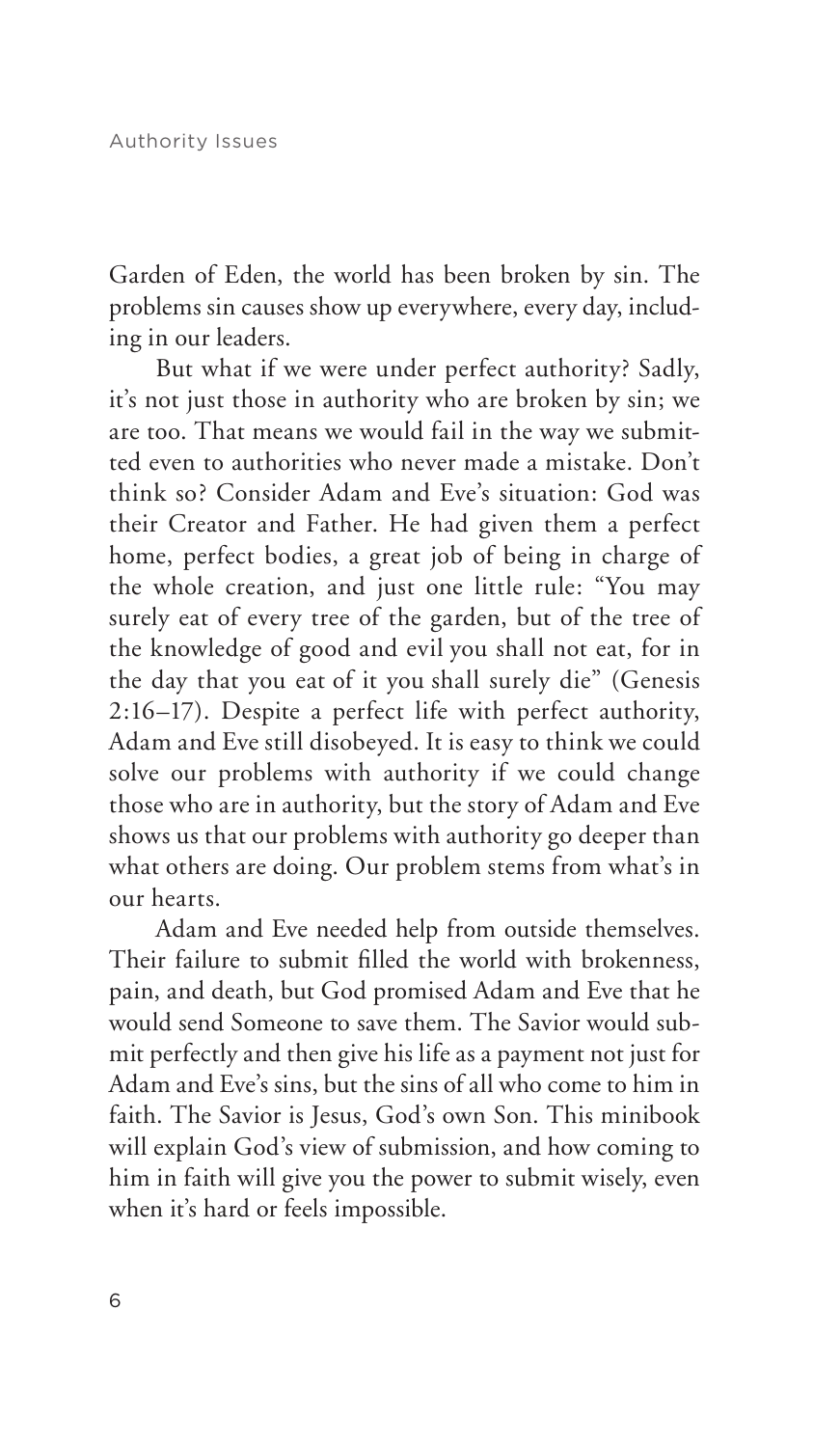#### God's View of Submission

No one can escape submitting to authority! Each of us is required by God to submit to someone. Children are to obey parents (Ephesians 6:1–3). Wives are to submit to husbands (Ephesians 5:22; 1 Peter 3:1). Church members are to submit to pastors (1 Corinthians 16:15–16; Hebrews 13:17). Employees are to submit to employers (Ephesians 6:5; Colossians 3:22; 1 Peter 2:18). Everyone is to submit to the government (Romans 13:1–5; 1 Peter 2:13–14). All believers are to submit to each other (Ephesians 5:21; 1 Peter 5:5) and to God (Romans 6:13; James 4:7).

#### **Biblical Submission**

Submission is defined as voluntarily placing oneself under the authority of a leader. It is a military term describing the relationship of a soldier to an officer. Submission means to subordinate or subject oneself to the authority. Those who submit recognize and honor the authority held by the one placed over them.

Submission is a choice; it is an act of the will. Submission is not to be offered "reluctantly as the defeated general submits to his conqueror, but voluntarily as the patient on the operating table submits to the skilled hand of the surgeon as he wields his knife."1

#### **Submission Is the Believer's Required Way of Life**

Jesus modeled submission for us in his relationship to the Father. He said in John 6:38, "For I have come down from heaven, not to do my own will but the will of him who sent me." In John 8:29, he said, "And he who sent me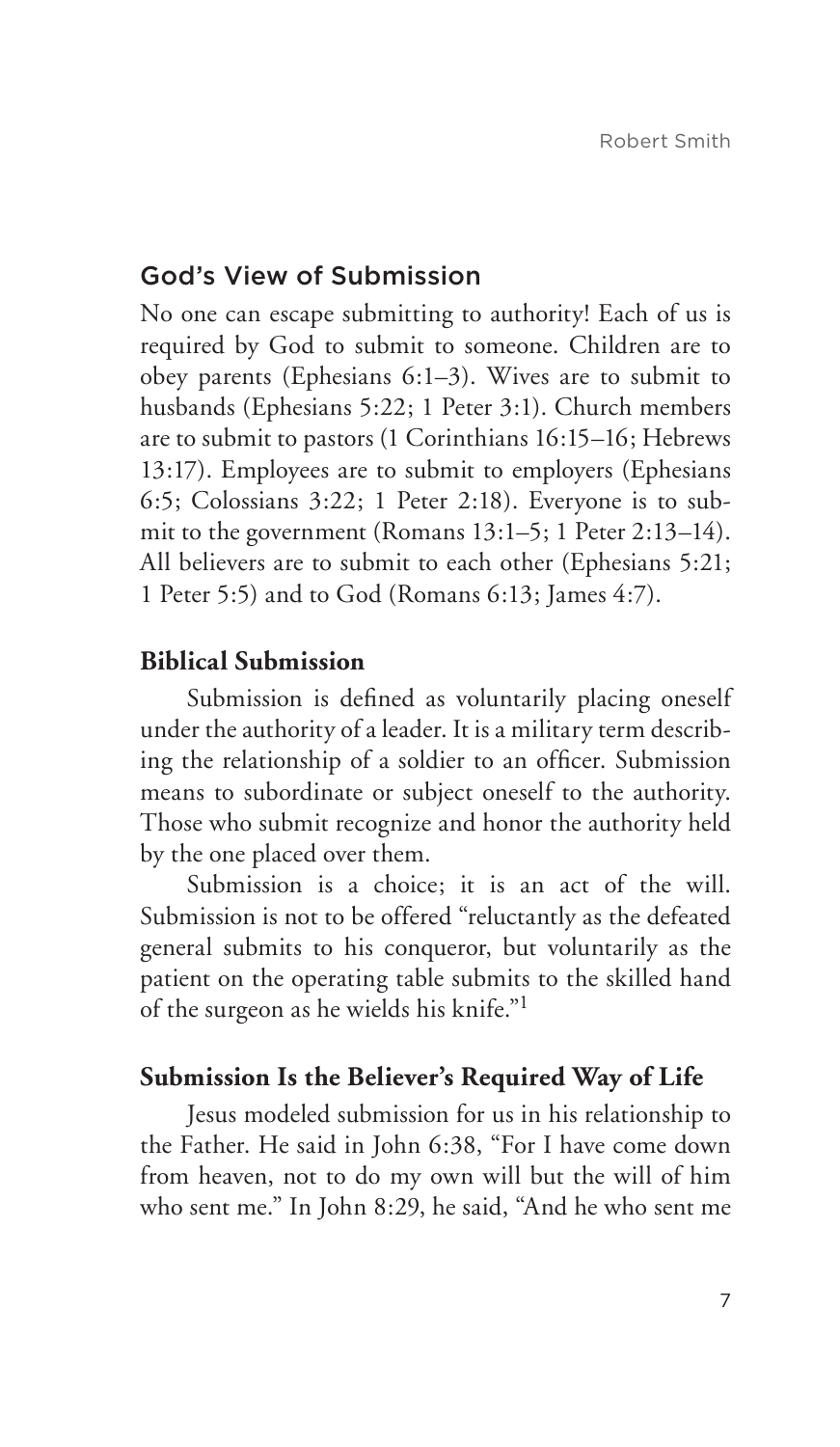is with me. He has not left me alone, for I always do the things that are pleasing to him."

Since submission was the way of life for Christ, it is to be the way of life for all believers. Romans 8:28–29 teaches that all we experience in life is intended to make us more like Christ, which includes learning his kind of submission.

We need to learn more about Jesus' submission to learn how it is possible for us to follow his example. Remember that since Adam and Eve lived we have all been broken by sin (Romans 3:23). If we were required to pay for our own sins, we would all be bound for death and an eternity in hell, separated from God forever (Romans 6:23). But God loves us so much that he sent Jesus to earth to live a perfect life for us and to then die in our place. Since Jesus never sinned, he did not need to die for his own sins. Thus, his death is acceptable to God as a substitute payment for our sins (John 3:16). All we need to do is personally accept that payment on our behalf (Romans 10:9–10).

God's plan to save his people was based on Jesus voluntarily going to the cross. Jesus' love for us is seen in his submission to his Father's plan. This changed everything for us, including the context in which *we* submit to authority. Jesus defeated sin *in* us and *against* us. He enables us to do what is right and protects us from being defeated by evil. All this happens because he submitted to unjust human authority—*because* he submitted to the divine authority who was behind it and would overrule it. In short, Christ submitted to unjust authority *because* he was submitting to his Father. Human authorities did not have the last word; God did (John 19:11; Acts 2:23). Jesus' death on our behalf is the proof and ultimate example of God's ability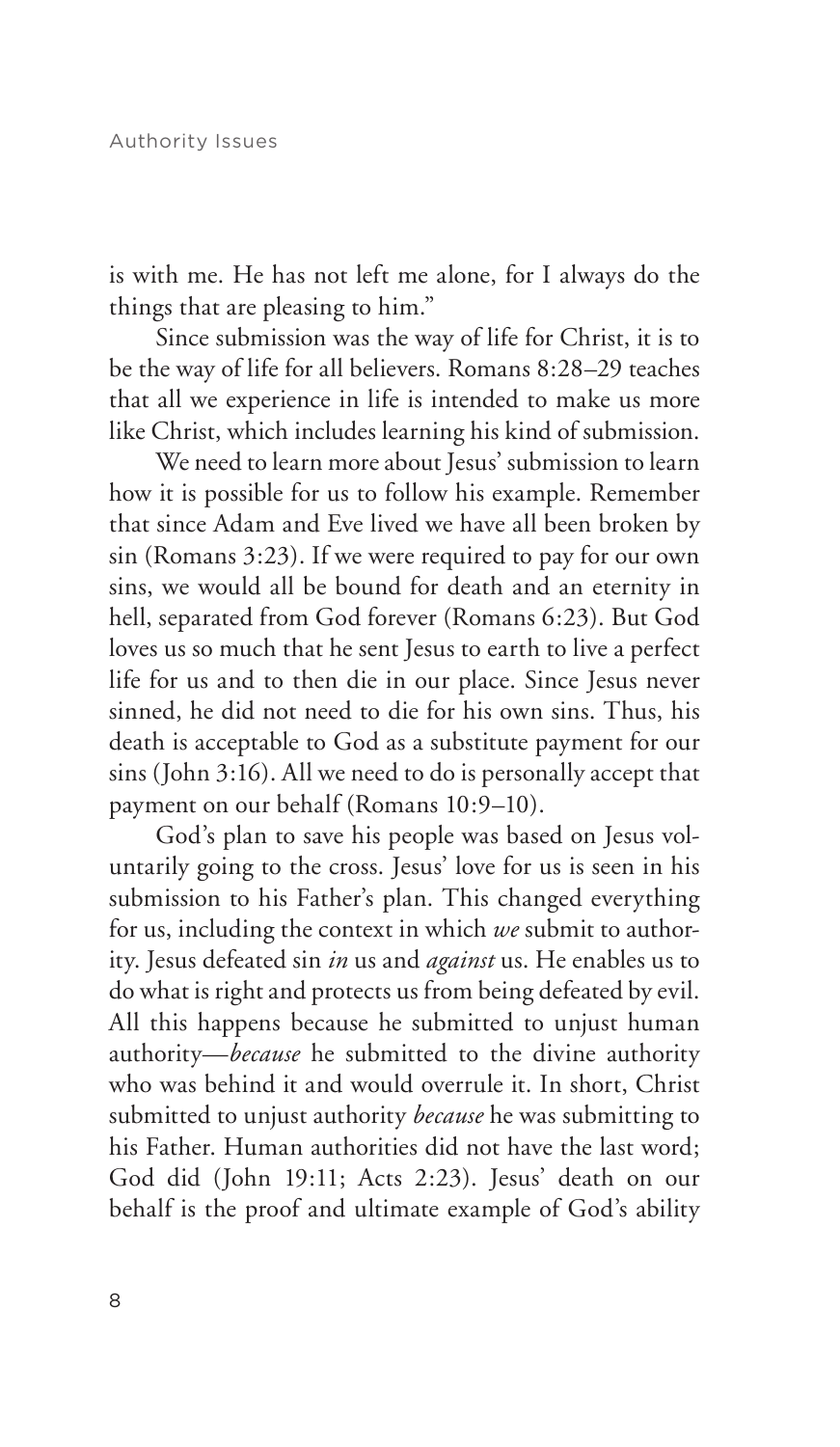to work good through evil. That is the perspective we need as we face the authorities in our lives. Anyone who doubts that God can work good through evil only needs to look at the cross. God calls Christ's followers to allow him to work in our lives in similar ways. He calls us to trust and submit to him before we do the same with human authority.

### **Submission Is Required Even When Authority Fails**

As we saw earlier, because of the curse of sin we can expect all authority to fail. What provision has God made when this failure is harsh or unjust or unreasonable or unpleasant? Are we excused from submission? Should we lead a mutiny? No, submission is required even to authority that fails in those ways.

For example, the husband referred to in 1 Peter is unsaved and does not obey God's Word, but submission is still required. "Likewise, wives, be subject to your own husbands, so that even if some do not obey the word, they may be won without a word by the conduct of their wives" (1 Peter 3:1). If the husband is saved but does not obey God's Word, the principle is the same.

The master also referred to in 1 Peter is harsh or unreasonable, but God still requires submission.<sup>2</sup> "Servants, be subject to your masters with all respect, not only to the good and gentle but also to the unjust" (1 Peter 2:18). The governing authority at the time Paul wrote Romans was Nero—an incredibly cruel emperor—but submission was still required.

Let every person be subject to the governing authorities. For there is no authority except from